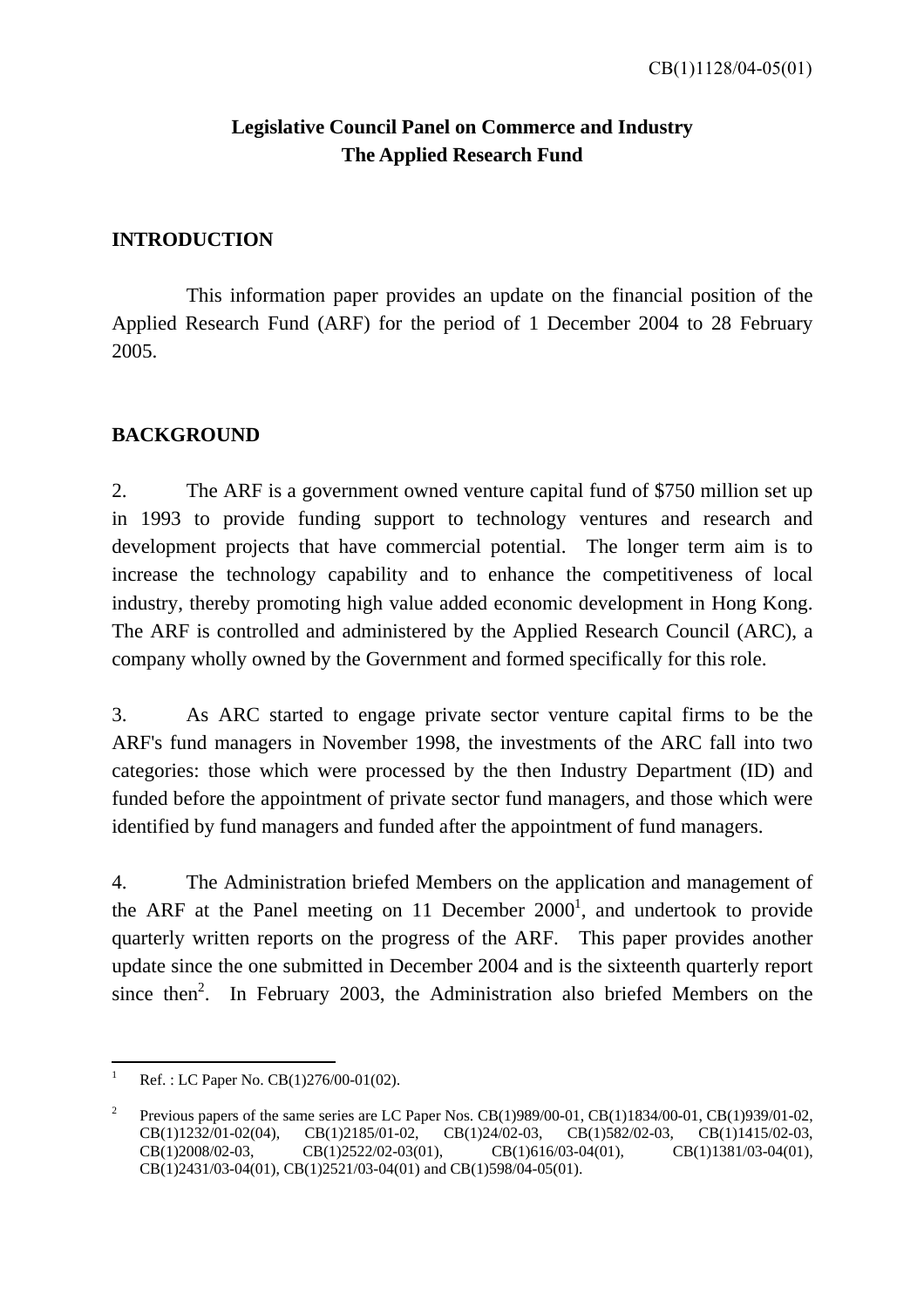review of the role and future of the  $ARF<sup>3</sup>$ 

5. In April 2004, the Administration reported to the Panel the then latest situation of the ARF in the context of overall development framework for innovation and technology in future<sup>4</sup>. The Administration further briefed the Legislative Council in the context of a public hearing held by the Legislative Council Public Accounts Committee on 10 May 2004 regarding the funding of projects under the ARF as contained in chapter 2 of Report No. 42 of the Director of Audit tabled at the Legislative Council on 21 April 2004. On 23 June 2004, the Legislative Council Public Accounts Committee released its own report on the funding of projects under the ARF. In response, the Chief Secretary for Administration tabled the Government Minute on 20 October 2004.

6. On 18 January 2005, the Administration briefed Members on the review result of the  $ARF<sup>5</sup>$ . The Panel generally agreed to the winding down of the ARF as proposed.

### **LATEST DEVELOPMENT**

### **I. Projects processed by the then ID**

7. The ARC has approved 27 projects in this category with a total amount of \$97 million. We have reported in the last update that among these 27 projects, ARC has exited from 22 projects in the form of loans fully repaid (9 cases), loans written off (8 cases), equities sold at net asset value (1 case), equities sold at nominal value (3 cases) and company dissolved (1 case). As a result, ARC has written off a total of some \$33.19 million or 34.2% of the total approved amount.

8. Among the remaining five projects, ARC has provided support in the form of equity injection for one case and in the form of loans for the other four cases. Details on the progress of these five cases are reported in paragraphs 9 and 10 below.

<sup>&</sup>lt;sup>2</sup><br>3 Panel paper CB(1)844/02-03(04) discussed by the Panel on 10 February 2003 refers.

<sup>4</sup> Paper ref. : CB(1)1470/03-04(05) titled "Strategic Framework for Innovation and Technology Development" discussed by the Panel on 13 April 2004 refers.

<sup>5</sup> Paper ref. : CB(1)690/04-05(04) titled "New Strategic Framework for Innovation and Technology Development and Review of the Applied Research Fund" discussed by the Panel on 18 January 2005 refers.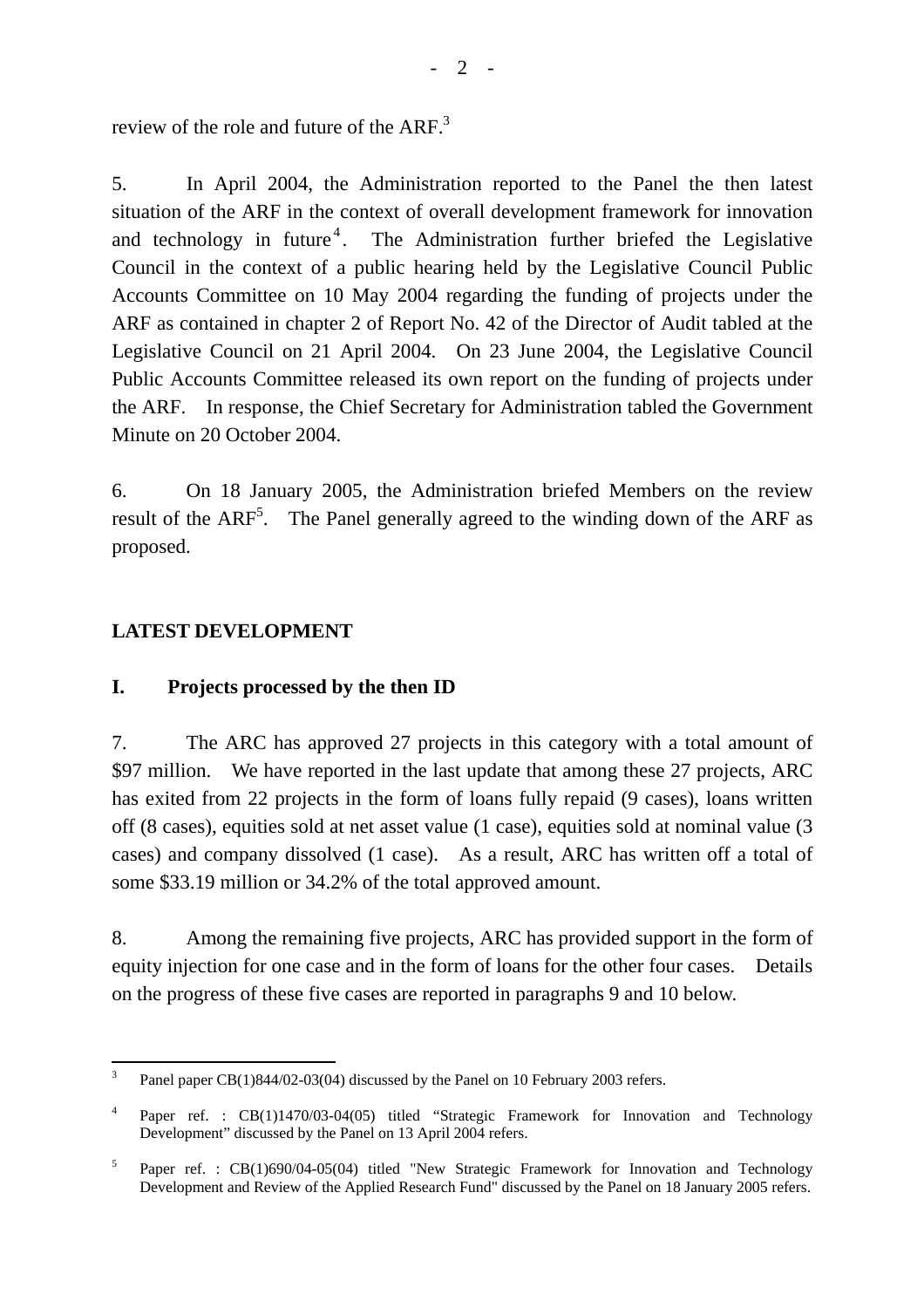9 During this reporting period, ARC is still holding shares in one company.

### *Loan Cases*

10. Among the four loan cases, companies/guarantors of three cases were repaying the loan. The ARC has taken legal actions for the remaining one case. The legal proceedings were still on-going.

### **II. Projects funded through fund managers**

11. Since the last update, the ARC did not make any new or follow-on investment. As at end February 2005, the ARF supported a total of 23 projects through fund managers with approved funding of \$384 million. During this reporting period, the ARC has sold the shares in an investee company. Details of the 15 active investments<sup>6</sup> are at **Annex A**. The sectoral distribution of these funded projects is at **Annex B**.

12. The latest valuation as at 31 December 2004 of all the 23 investments made by our fund managers stood at 46% of the corresponding total investments at cost. The main reason for the below cost valuation remains to be that our fund managers have continued to be prudent in the valuation in view of the financial difficulties confronting some investee companies and the generally sluggish investment climate for technology businesses.

 $\frac{1}{6}$ We reported in the paper of December 2000 (Ref: LC Paper No. CB(1)276/00-01(02)) that two investments had been written off, in the update of January 2002 (Ref: LC Paper No. CB(1)939/01-02) that one investee company had been wound up, in the update of June 2002 (Ref: LC Paper No. CB(1)2185/01-02) that one investee company was in the process of liquidation, in the update of October 2002 (Ref: LC Paper No. CB(1)24/02-03) that one investee company was in the process of liquidation, in the update of June 2003 (Ref: LC Paper No. CB(1)2008/02-03) that the shares in an investee company were sold at nominal value, and in the update of July 2004 (Ref: LC Paper No. CB(1)2431/03-04(01)) that the shares in another company was sold to a NASDAQ-listed company. We have sold the shares in another company as covered in paragraph 11 of this paper. This means a loss of a total of \$112.52 million or 29.3% of the approved funding. Hence, a total of 15 investments are active.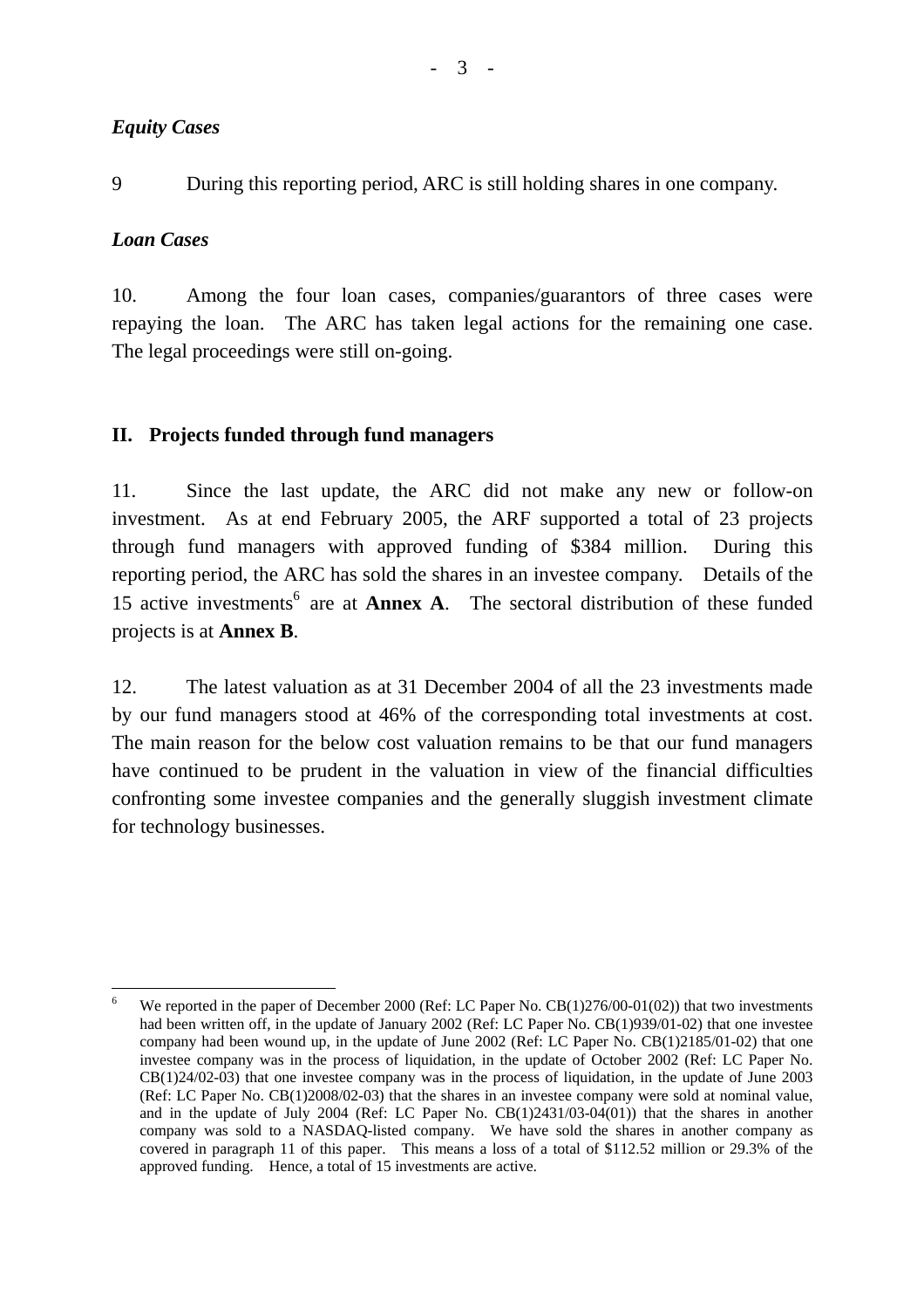### **ADVICE SOUGHT**

13. Members are invited to note this paper.

**Commerce, Industry and Technology Bureau March 2005**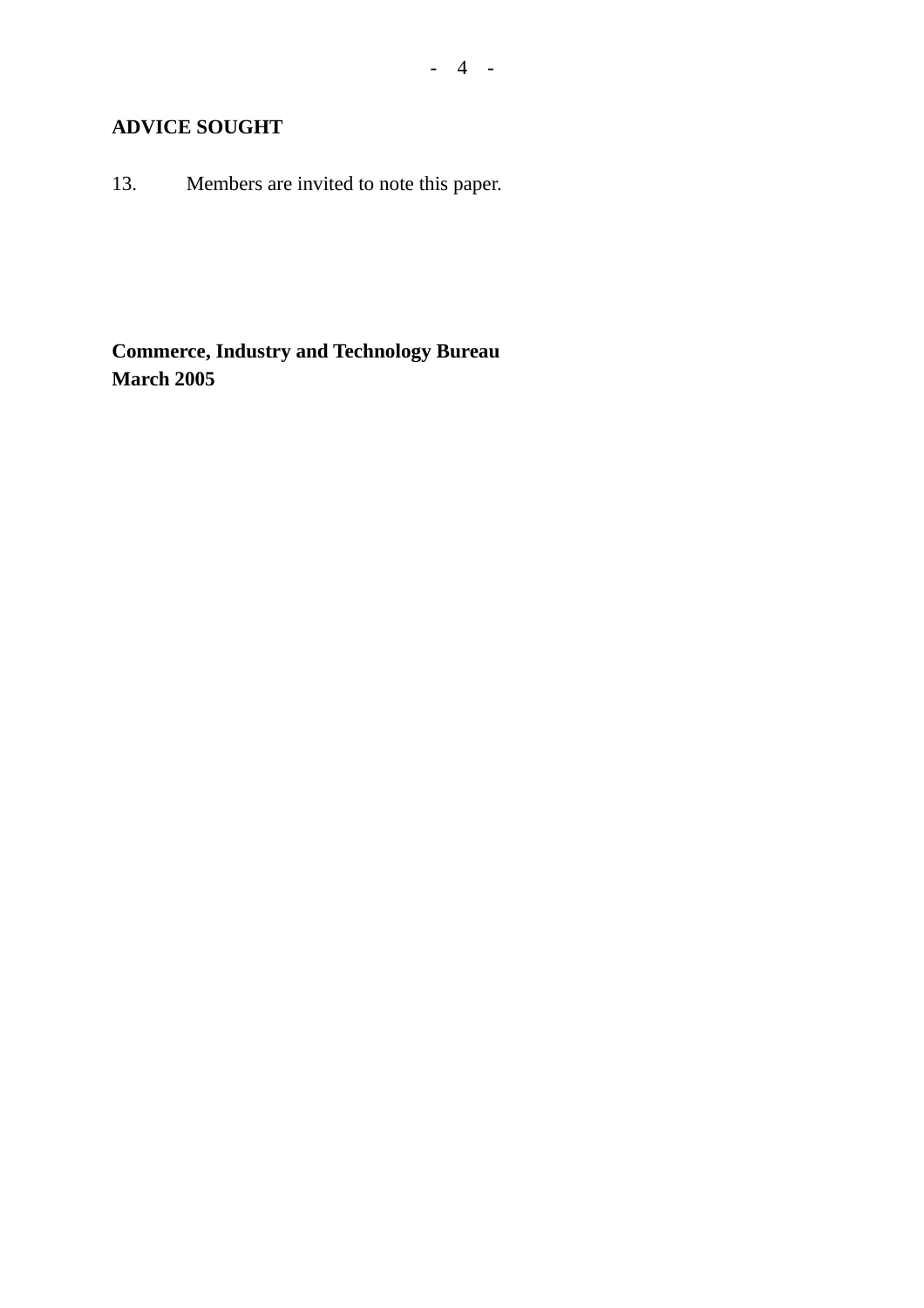#### **Annex A**

## **List of Active Investments Approved by the Applied Research Council after the Engagement of Fund Managers in November 1998 (Position as at end February 2005)**

### **Information Technology**

| <b>Investee Company</b>                                                         | <b>Fund Manager</b>                              | <b>Technology Area</b>                                                                                                   | <b>Funding</b><br><b>Approved</b><br>(HK\$m) |
|---------------------------------------------------------------------------------|--------------------------------------------------|--------------------------------------------------------------------------------------------------------------------------|----------------------------------------------|
| ecVision Ltd.                                                                   | Walden Technology<br>Management (HK) Ltd.        | Business-to-business<br>e-commerce software and<br>services                                                              | 27.24                                        |
| <b>Wisers Information</b><br>Ltd.                                               | Walden Technology<br>Management (HK) Ltd.        | Electronic aggregation and<br>distribution of Chinese<br>language-based content                                          | 33.84                                        |
| <b>InfoTalk Corporation</b><br>Ltd.                                             | Walden Technology<br>Management (HK) Ltd.        | Automatic speech<br>recognition                                                                                          | 24.15                                        |
| WebPro Ltd.                                                                     | <b>Walden Technology</b><br>Management (HK) Ltd. | Internet and e-commerce<br>technologies for the Asian<br>electronics components<br>industry<br>(internet $&$ e-commerce) | 15.60                                        |
| iASPEC Technologies<br>Inc. (formerly<br>Uni-tech Systems<br>Engineering Ltd.)* |                                                  | System integration,<br>application hosting<br>services                                                                   | 15.55                                        |
| <i>i</i> -Security Solutions<br>Ltd.                                            | <b>Walden Technology</b><br>Management (HK) Ltd. | To develop and market<br>encryption and<br>authentication tools to<br>facilitate e-commerce<br>functions                 | 10.82                                        |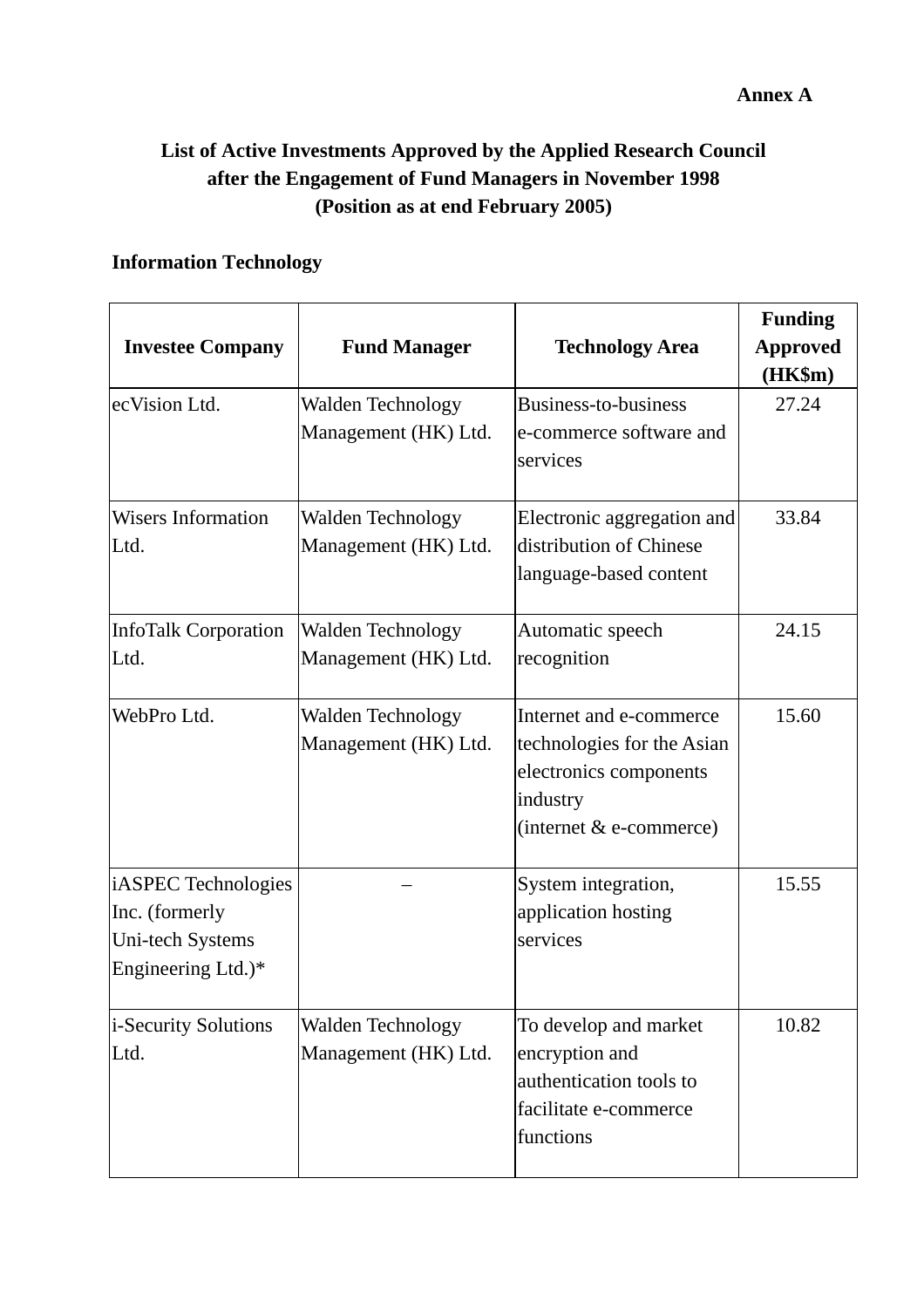| <b>Investee Company</b>                | <b>Fund Manager</b>                       | <b>Technology Area</b>                                                                                              | <b>Funding</b><br>Approved<br>$(HK\$ m $)$ |
|----------------------------------------|-------------------------------------------|---------------------------------------------------------------------------------------------------------------------|--------------------------------------------|
| <b>QuotePower</b><br>Information Ltd.* |                                           | Provision of online<br>financial information and<br>real-time electronic<br>trading                                 | 8.00                                       |
| <b>Emsoft Limited</b>                  | Softech Investment<br>Management Co. Ltd. | To develop software<br>applications and operating<br>systems for embedded<br>devices based on the<br>Linux platform | 7.80                                       |

 **Total 143.00** 

# **Biotechnology**

| <b>Investee Company</b>                  | <b>Fund Manager</b>                       | <b>Technology Area</b>                                                                                                                                         | <b>Funding</b><br><b>Approved</b><br>(HK\$m) |
|------------------------------------------|-------------------------------------------|----------------------------------------------------------------------------------------------------------------------------------------------------------------|----------------------------------------------|
| Plasmagene<br><b>Biosciences Limited</b> | Softech Investment<br>Management Co. Ltd. | To research and develop<br>non-invasive techniques<br>for detection of prenatal<br>and cancerous diseases<br>based on proprietary and<br>licensed technologies | 11.70                                        |
|                                          |                                           |                                                                                                                                                                |                                              |

**Total 11.70**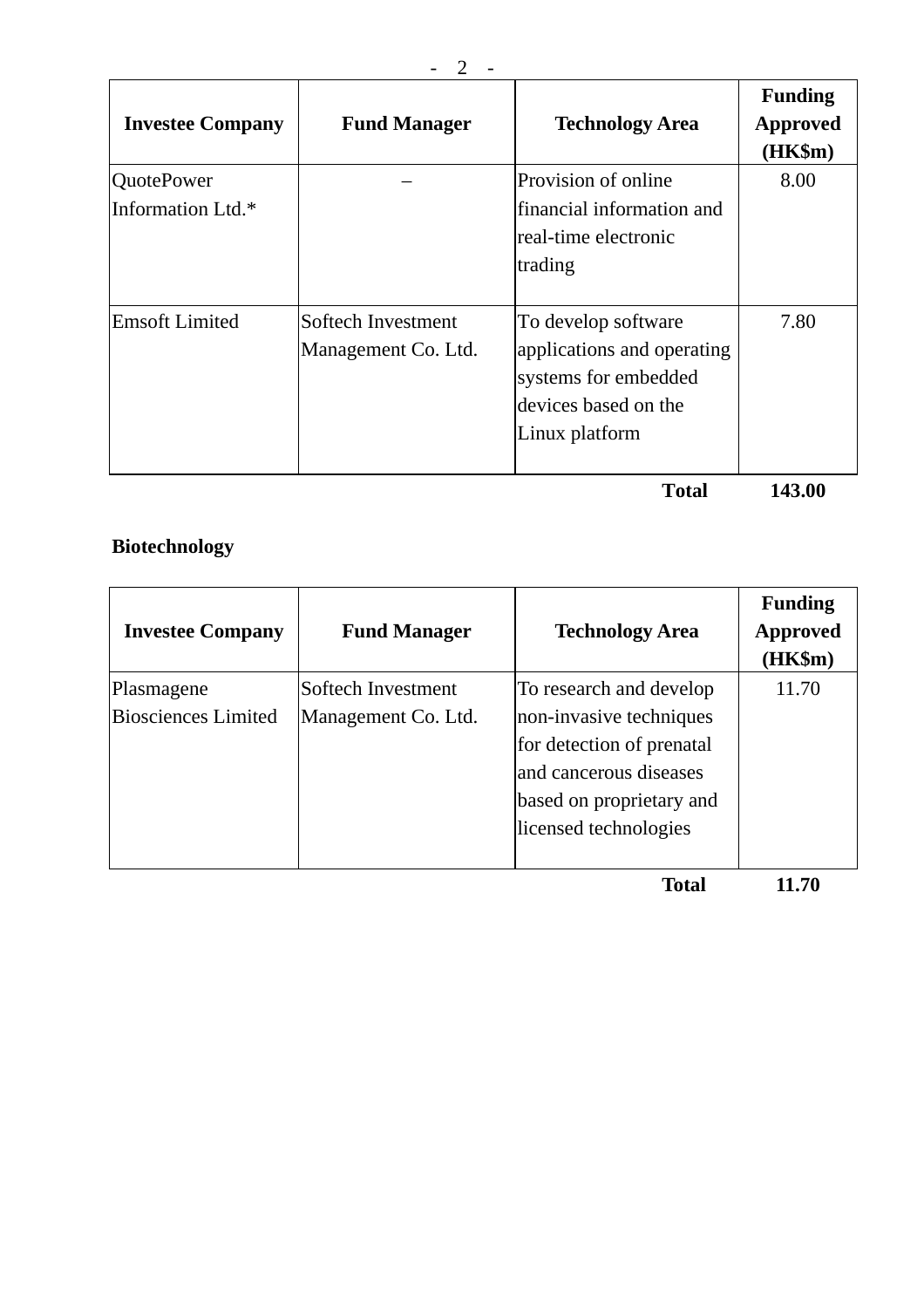### **Telecommunications**

| <b>Investee Company</b>                           | <b>Fund Manager</b>                                  | <b>Technology Area</b>                                        | <b>Funding</b><br><b>Approved</b><br>$(HK\$ m $)$ |
|---------------------------------------------------|------------------------------------------------------|---------------------------------------------------------------|---------------------------------------------------|
| Wafer Systems<br>Limited                          | <b>HSBC</b> Private Equity<br>Technology (Asia) Ltd. | Network integration                                           | 46.70                                             |
| Continuous<br>Technologies<br>International Ltd.* |                                                      | Computer telephony<br>applications                            | 18.14                                             |
| <b>Unitech Networks</b><br>Ltd.                   | Walden Technology<br>Management (HK) Ltd.            | Internet/Intranet system<br>integrator                        | 11.63                                             |
| CommVerge Solutions Walden Technology<br>Ltd.     | Management (HK) Ltd.                                 | Telecom system<br>integration                                 | 7.80                                              |
| iMagic Infomedia<br><b>Technology Limited</b>     | Softech Investment<br>Management Co. Ltd.            | Development of<br>computerized public<br>payphones and kiosks | 11.00                                             |

 **Total 95.27** 

### **Electronics**

| <b>Investee Company</b> | <b>Fund Manager</b>                       | <b>Technology Area</b>                                                                       | <b>Funding</b><br><b>Approved</b><br>(HK\$m) |
|-------------------------|-------------------------------------------|----------------------------------------------------------------------------------------------|----------------------------------------------|
| Dragonchip Limited      | Softech Investment<br>Management Co. Ltd. | To design IC chips with<br>embedded Flash memory<br>for consumer electronics<br>applications | 17.94                                        |

**Total 17.94** 

\* Investments under the custody of the ARC